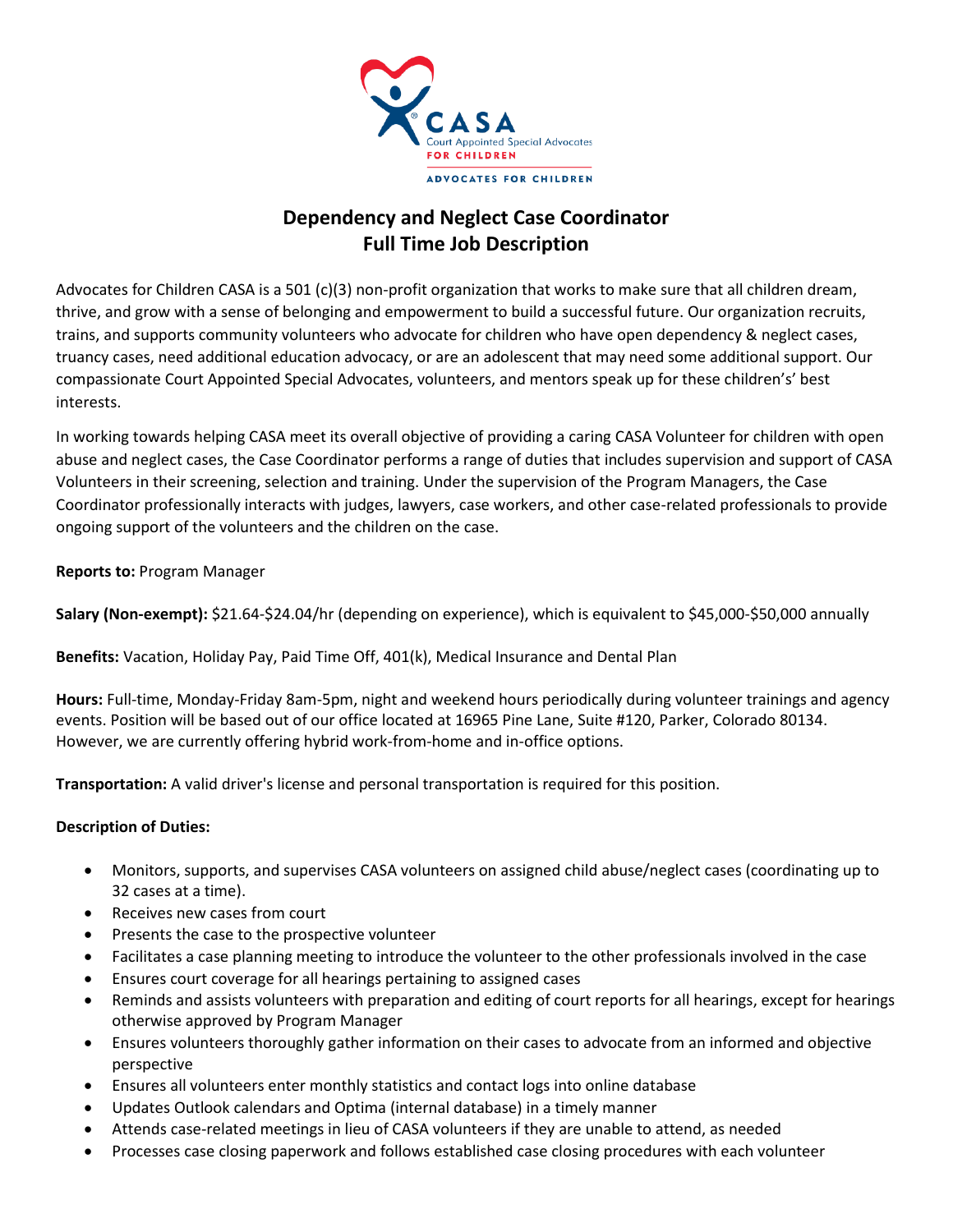

- Appropriately addresses any concerns related to CASA's performance during the case (this may include handling conflict with professionals at higher levels)
- Coaches and empowers Volunteers to advocate at their best ability
- Ensures all case records are up to date and all program partners are notified of specific case information as needed
- Attends regularly scheduled program meetings with other program staff to discuss cases and address other issues as needed
- Participates and assists in the facilitation of Volunteer Training and other programmatic events, including some night and weekend hours
- Assists with the planning and execution of additional program activities (i.e. holiday project, volunteer recognition, continuing education)
- Covers 2-3 days of court each week
- Actively engage in positive and collaborative relationships with the community, volunteers, program partners, co-workers, and professionals
- Adheres to office procedures, practices, expectations and policies of the organization
- Performs related job duties as required
- Coaches volunteers through writing and editing court reports
- Distributes court reports to case professionals and Judge in a timely manner
- Assists in screening, interviewing, and engaging prospective Volunteers, as needed
- Interprets the needs of the volunteers and program, and presents professional recommendations to the Program Manager and Chief Operating Officer
- Effectively implements all policies as adopted by the Board
- Communicates effectively and accurately to the Program Manager personal progress and needs on a regular basis
- Devotes time to professional development

#### **Skills and Experience:**

- Preference will be given to those with experience working with older youth involved with human services or the juvenile court system, supervising volunteers/staff, or working with non-profit organizations
- Bachelor's degree and minimum one year experience preferred. Qualifying equivalent experience may be considered in lieu of degree.
- Minimum of 21 years old
- Ability to take initiative in completing assigned projects with minimal supervision
- Capacity to work with people of diverse educational, professional, socioeconomic, and ethnic backgrounds
- Skills in collecting and interpreting data
- Experience in creating and conducting presentations for large groups of professionals
- Excellent organizational skills
- Proficient in all Microsoft Office applications
- Ability to communicate effectively both verbally and in writing
- Demonstrated ability to project a positive image and attitude

#### **Essential Qualities:**

- Encourages and practices critical thinking
- Is self-reflective and empathic